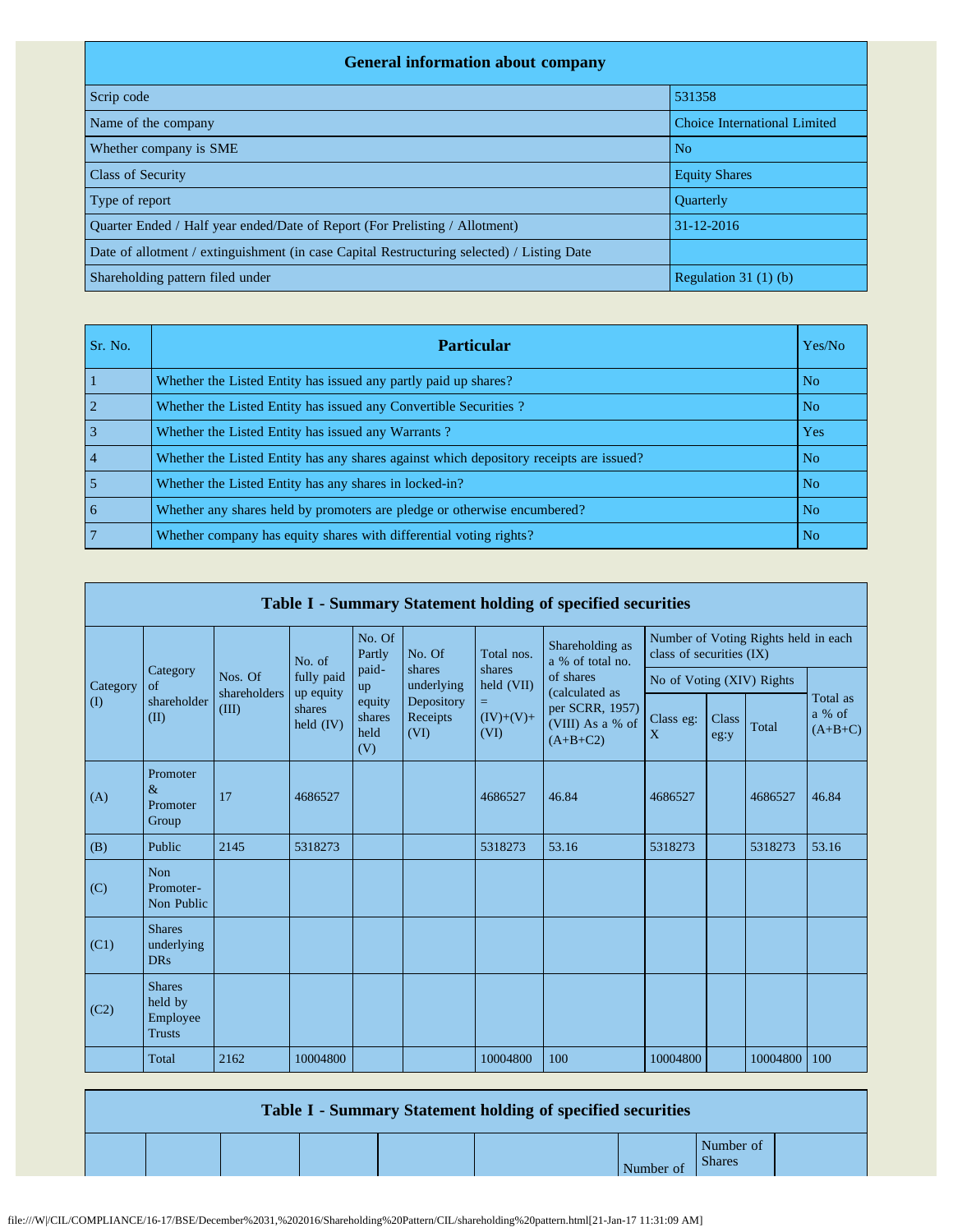| Category          | Category<br>of                                 | No. Of<br><b>Shares</b><br>Underlying<br>Outstanding | No. of<br><b>Shares</b><br>Underlying     | No. Of Shares<br>Underlying<br>Outstanding<br>convertible | Shareholding, as a %<br>assuming full<br>conversion of<br>convertible securities (       | Locked in<br>shares (XII) |                                                         | pledged or<br>otherwise<br>encumbered<br>(XIII) |                                                         | Number of<br>equity shares<br>held in |  |
|-------------------|------------------------------------------------|------------------------------------------------------|-------------------------------------------|-----------------------------------------------------------|------------------------------------------------------------------------------------------|---------------------------|---------------------------------------------------------|-------------------------------------------------|---------------------------------------------------------|---------------------------------------|--|
| $\textcircled{1}$ | shareholder<br>(II)                            | convertible<br>securities<br>(X)                     | Outstanding<br><b>Warrants</b><br>$(X_i)$ | securities and<br>No. Of<br>Warrants (Xi)<br>(a)          | as a percentage of<br>diluted share capital)<br>$(XI)=(VII)+(X)$ As a<br>% of $(A+B+C2)$ | No.<br>(a)                | As a<br>$%$ of<br>total<br><b>Shares</b><br>held<br>(b) | No.<br>(a)                                      | As a<br>$%$ of<br>total<br><b>Shares</b><br>held<br>(b) | dematerialized<br>form $(XIV)$        |  |
| (A)               | Promoter<br>$\&$<br>Promoter<br>Group          |                                                      | 10000000                                  | 10000000                                                  | 73.42                                                                                    |                           |                                                         |                                                 |                                                         | 4686527                               |  |
| (B)               | Public                                         |                                                      | $\Omega$                                  | $\Omega$                                                  | 26.58                                                                                    |                           |                                                         |                                                 |                                                         | 5241771                               |  |
| (C)               | <b>Non</b><br>Promoter-<br>Non Public          |                                                      |                                           |                                                           |                                                                                          |                           |                                                         |                                                 |                                                         |                                       |  |
| (C1)              | <b>Shares</b><br>underlying<br><b>DRs</b>      |                                                      |                                           |                                                           |                                                                                          |                           |                                                         |                                                 |                                                         |                                       |  |
| (C2)              | Shares held<br>by<br>Employee<br><b>Trusts</b> |                                                      |                                           |                                                           |                                                                                          |                           |                                                         |                                                 |                                                         |                                       |  |
|                   | Total                                          |                                                      | 10000000                                  | 10000000                                                  | 100                                                                                      |                           |                                                         |                                                 |                                                         | 9928298                               |  |

|                                                                             | Table II - Statement showing shareholding pattern of the Promoter and Promoter Group |                                  |                                                  |                                                |                                              |                                   |                                                                           |                               |                      |                                 |                                           |
|-----------------------------------------------------------------------------|--------------------------------------------------------------------------------------|----------------------------------|--------------------------------------------------|------------------------------------------------|----------------------------------------------|-----------------------------------|---------------------------------------------------------------------------|-------------------------------|----------------------|---------------------------------|-------------------------------------------|
|                                                                             |                                                                                      |                                  |                                                  | No.<br>Of                                      |                                              |                                   | Shareholding<br>as a % of                                                 | each class of securities (IX) |                      | Number of Voting Rights held in |                                           |
|                                                                             |                                                                                      |                                  | No. of                                           | Partly                                         | No. Of<br>shares                             | Total nos.<br>shares              | total no. of<br>shares                                                    | No of Voting (XIV) Rights     |                      |                                 | Total                                     |
| Sr.                                                                         | Category $\&$<br>Name of the<br>Shareholders (I)                                     | Nos. Of<br>shareholders<br>(III) | fully paid<br>up equity<br>shares<br>held $(IV)$ | paid-<br>up<br>equity<br>shares<br>held<br>(V) | underlying<br>Depository<br>Receipts<br>(VI) | held (VII)<br>$(IV)+(V)+$<br>(VI) | (calculated<br>as per<br>SCRR.<br>1957) (VIII)<br>As a % of<br>$(A+B+C2)$ | Class eg:<br>X                | <b>Class</b><br>eg:y | Total                           | as a %<br>of<br>Total<br>Voting<br>rights |
| $\mathbf{A}$                                                                | Table II - Statement showing shareholding pattern of the Promoter and Promoter Group |                                  |                                                  |                                                |                                              |                                   |                                                                           |                               |                      |                                 |                                           |
| (1)                                                                         | Indian                                                                               |                                  |                                                  |                                                |                                              |                                   |                                                                           |                               |                      |                                 |                                           |
| (a)                                                                         | Individuals/Hindu<br>undivided Family                                                | 16                               | 4486527                                          |                                                |                                              | 4486527                           | 44.84                                                                     | 4486527                       |                      | 4486527                         | 44.84                                     |
| (d)                                                                         | Any Other<br>(specify)                                                               |                                  | 200000                                           |                                                |                                              | 200000                            | $\overline{2}$                                                            | 200000                        |                      | 200000                          | $\overline{2}$                            |
| Sub-Total $(A)(1)$                                                          |                                                                                      | 17                               | 4686527                                          |                                                |                                              | 4686527                           | 46.84                                                                     | 4686527                       |                      | 4686527                         | 46.84                                     |
| (2)                                                                         | Foreign                                                                              |                                  |                                                  |                                                |                                              |                                   |                                                                           |                               |                      |                                 |                                           |
| Total Shareholding of<br>Promoter and Promoter<br>Group $(A)=(A)(1)+(A)(2)$ |                                                                                      | 17                               | 4686527                                          |                                                |                                              | 4686527                           | 46.84                                                                     | 4686527                       |                      | 4686527                         | 46.84                                     |
| $\, {\bf B}$                                                                | Table III - Statement showing shareholding pattern of the Public shareholder         |                                  |                                                  |                                                |                                              |                                   |                                                                           |                               |                      |                                 |                                           |
| (1)                                                                         | Institutions                                                                         |                                  |                                                  |                                                |                                              |                                   |                                                                           |                               |                      |                                 |                                           |
| (3)                                                                         | Non-institutions                                                                     |                                  |                                                  |                                                |                                              |                                   |                                                                           |                               |                      |                                 |                                           |
| (a(i))                                                                      | Individuals -<br>i.Individual<br>shareholders<br>holding nominal<br>share capital up | 2040                             | 1619397                                          |                                                |                                              | 1619397                           | 16.19                                                                     | 1619397                       |                      | 1619397                         | 16.19                                     |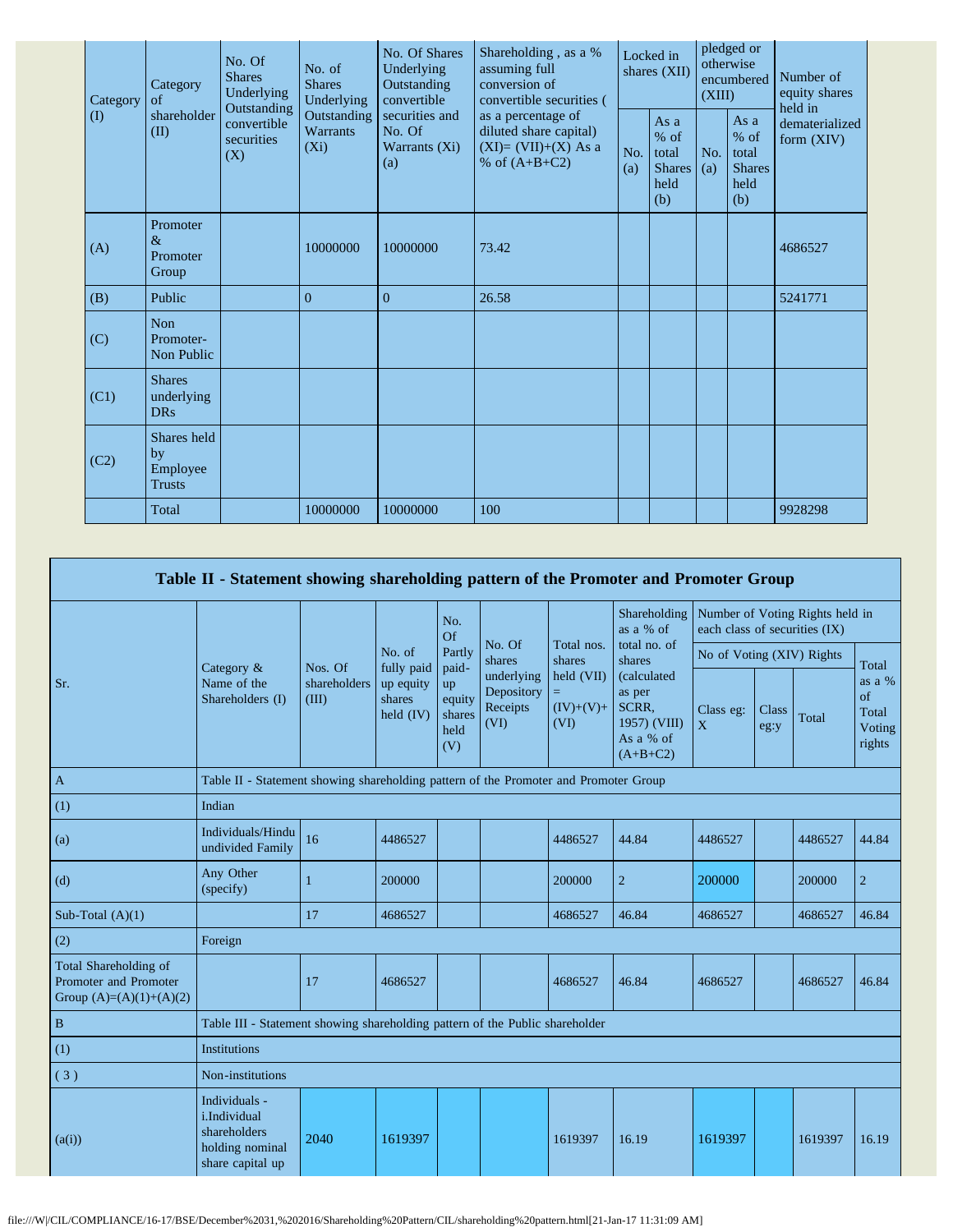|                                                                   | to Rs. 2 lakhs.                                                                                                     |      |          |  |          |       |          |          |             |
|-------------------------------------------------------------------|---------------------------------------------------------------------------------------------------------------------|------|----------|--|----------|-------|----------|----------|-------------|
| (a(ii))                                                           | Individuals - ii.<br>Individual<br>shareholders<br>holding nominal<br>share capital in<br>excess of Rs. 2<br>lakhs. | 11   | 375697   |  | 375697   | 3.76  | 375697   | 375697   | 3.76        |
| (e)                                                               | Any Other<br>(specify)                                                                                              | 94   | 3323179  |  | 3323179  | 33.22 | 3323179  | 3323179  | 33.22       |
| Sub-Total $(B)(3)$                                                |                                                                                                                     | 2145 | 5318273  |  | 5318273  | 53.16 | 5318273  | 5318273  | 53.16       |
| <b>Total Public</b><br>Shareholding<br>$(B)=(B)(1)+(B)(2)+(B)(3)$ |                                                                                                                     | 2145 | 5318273  |  | 5318273  | 53.16 | 5318273  | 5318273  | 53.16       |
| $\mathcal{C}$                                                     | Table IV - Statement showing shareholding pattern of the Non Promoter- Non Public shareholder                       |      |          |  |          |       |          |          |             |
| Total ( $A+B+C2$ )                                                |                                                                                                                     | 2162 | 10004800 |  | 10004800 | 100   | 10004800 | 10004800 | $\vert$ 100 |
| Total $(A+B+C)$                                                   |                                                                                                                     | 2162 | 10004800 |  | 10004800 | 100   | 10004800 | 10004800 | $\mid$ 100  |

|                                                                             |                                                      |                                           |                                                           | Table II - Statement showing shareholding pattern of the Promoter and Promoter Group          |                                        |                                                         |                                                                               |                                                         |                                       |  |
|-----------------------------------------------------------------------------|------------------------------------------------------|-------------------------------------------|-----------------------------------------------------------|-----------------------------------------------------------------------------------------------|----------------------------------------|---------------------------------------------------------|-------------------------------------------------------------------------------|---------------------------------------------------------|---------------------------------------|--|
|                                                                             | No. Of<br><b>Shares</b><br>Underlying<br>Outstanding | No. of<br><b>Shares</b><br>Underlying     | No. Of Shares<br>Underlying<br>Outstanding<br>convertible | Shareholding, as a<br>% assuming full<br>conversion of<br>convertible securities              | Number of<br>Locked in<br>shares (XII) |                                                         | Number of<br><b>Shares</b><br>pledged or<br>otherwise<br>encumbered<br>(XIII) |                                                         | Number of<br>equity shares<br>held in |  |
| Sr.                                                                         | convertible<br>securities<br>(X)                     | Outstanding<br><b>Warrants</b><br>$(X_i)$ | securities and<br>No. Of<br>Warrants (Xi)<br>(a)          | (as a percentage of<br>diluted share capital)<br>$(XI)=(VII)+(X) As$<br>a % of $(A+B+C2)$     | No.<br>(a)                             | As a<br>$%$ of<br>total<br><b>Shares</b><br>held<br>(b) | No.<br>(a)                                                                    | As a<br>$%$ of<br>total<br><b>Shares</b><br>held<br>(b) | dematerialized<br>form $(XIV)$        |  |
| A                                                                           |                                                      |                                           |                                                           | Table II - Statement showing shareholding pattern of the Promoter and Promoter Group          |                                        |                                                         |                                                                               |                                                         |                                       |  |
| (1)                                                                         | Indian                                               |                                           |                                                           |                                                                                               |                                        |                                                         |                                                                               |                                                         |                                       |  |
| (a)                                                                         |                                                      | 9813473                                   | 9813473                                                   | 71.48                                                                                         |                                        |                                                         |                                                                               |                                                         | 4486527                               |  |
| (d)                                                                         |                                                      | 186527                                    | 186527                                                    | 1.93                                                                                          |                                        |                                                         |                                                                               |                                                         | 200000                                |  |
| Sub-Total $(A)(1)$                                                          |                                                      | 10000000                                  | 10000000                                                  | 73.42                                                                                         |                                        |                                                         |                                                                               |                                                         | 4686527                               |  |
| (2)                                                                         | Foreign                                              |                                           |                                                           |                                                                                               |                                        |                                                         |                                                                               |                                                         |                                       |  |
| Total Shareholding of<br>Promoter and Promoter<br>Group $(A)=(A)(1)+(A)(2)$ |                                                      | 10000000                                  | 10000000                                                  | 73.42                                                                                         |                                        |                                                         |                                                                               |                                                         | 4686527                               |  |
| $\, {\bf B}$                                                                |                                                      |                                           |                                                           | Table III - Statement showing shareholding pattern of the Public shareholder                  |                                        |                                                         |                                                                               |                                                         |                                       |  |
| (1)                                                                         | <b>Institutions</b>                                  |                                           |                                                           |                                                                                               |                                        |                                                         |                                                                               |                                                         |                                       |  |
| (3)                                                                         | Non-institutions                                     |                                           |                                                           |                                                                                               |                                        |                                                         |                                                                               |                                                         |                                       |  |
| (a(i))                                                                      |                                                      | $\overline{0}$                            | $\mathbf{0}$                                              | 8.1                                                                                           |                                        |                                                         |                                                                               |                                                         | 1544895                               |  |
| (a(ii))                                                                     |                                                      | $\Omega$                                  | $\mathbf{0}$                                              | 1.88                                                                                          |                                        |                                                         |                                                                               |                                                         | 375697                                |  |
| (e)                                                                         |                                                      | $\theta$                                  | $\overline{0}$                                            | 16.61                                                                                         |                                        |                                                         |                                                                               |                                                         | 3321179                               |  |
| Sub-Total $(B)(3)$                                                          |                                                      | $\overline{0}$                            | $\overline{0}$                                            | 26.58                                                                                         |                                        |                                                         |                                                                               |                                                         | 5241771                               |  |
| <b>Total Public</b><br>Shareholding<br>$(B)=(B)(1)+(B)(2)+(B)(3)$           |                                                      | $\overline{0}$                            | $\mathbf{0}$                                              | 26.58                                                                                         |                                        |                                                         |                                                                               |                                                         | 5241771                               |  |
| $\mathbf C$                                                                 |                                                      |                                           |                                                           | Table IV - Statement showing shareholding pattern of the Non Promoter- Non Public shareholder |                                        |                                                         |                                                                               |                                                         |                                       |  |
| Total $(A+B+C2)$                                                            |                                                      | 10000000                                  | 10000000                                                  | 100                                                                                           |                                        |                                                         |                                                                               |                                                         | 9928298                               |  |
|                                                                             |                                                      |                                           |                                                           |                                                                                               |                                        |                                                         |                                                                               |                                                         |                                       |  |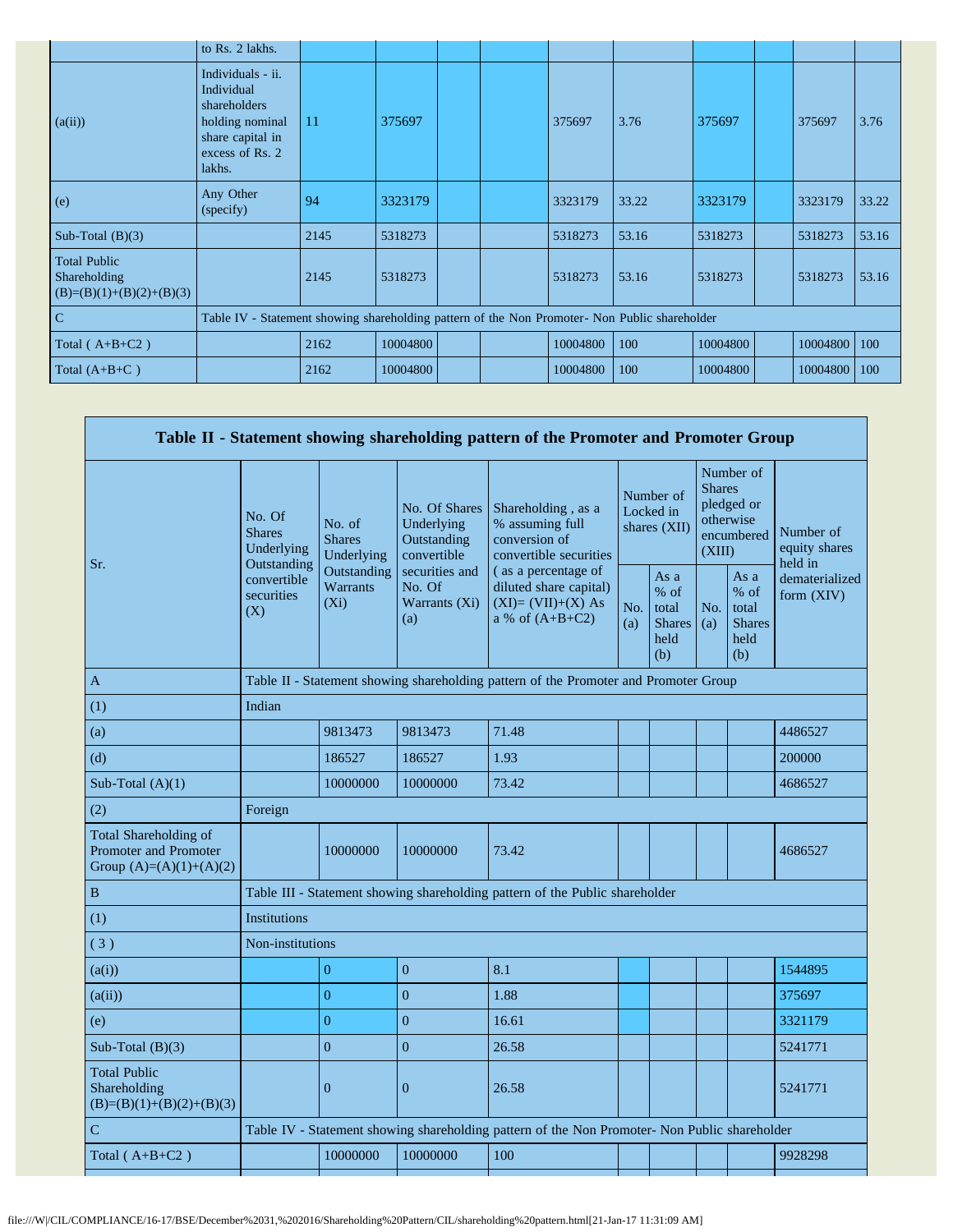|                                                                                                                                                                                          | <b>Individuals/Hindu undivided Family</b> |                 |                               |                                       |                         |                         |                              |  |  |  |  |  |  |
|------------------------------------------------------------------------------------------------------------------------------------------------------------------------------------------|-------------------------------------------|-----------------|-------------------------------|---------------------------------------|-------------------------|-------------------------|------------------------------|--|--|--|--|--|--|
| Searial No.                                                                                                                                                                              | 1                                         | $\overline{2}$  | 3                             | $\overline{4}$                        | 5                       | 6                       | $\overline{7}$               |  |  |  |  |  |  |
| Name of the<br>Shareholders (I)                                                                                                                                                          | Vinita Sunil<br>Patodia                   | Kamal<br>Poddar | <b>Sunil Kumar</b><br>Patodia | <b>Sunil Chotmal</b><br>Patodia (HUF) | Archana Anil<br>Patodia | Anil Chotmal<br>Patodia | <b>Kamal Poddar</b><br>(HUF) |  |  |  |  |  |  |
| PAN (II)                                                                                                                                                                                 | ADTPP7048M                                | AJNPP5353K      | AAXPP0203B                    | AAAHS9276C                            | AGZPP2397L              | AFMPP7771G              | AAHHK1927M                   |  |  |  |  |  |  |
| No. of fully paid<br>up equity shares<br>held (IV)                                                                                                                                       | 1278927                                   | 887600          | 300000                        | 270000                                | 250000                  | 250000                  | 225000                       |  |  |  |  |  |  |
| No. Of Partly<br>paid-up equity<br>shares held (V)                                                                                                                                       |                                           |                 |                               |                                       |                         |                         |                              |  |  |  |  |  |  |
| No. Of shares<br>underlying<br>Depository<br>Receipts (VI)                                                                                                                               |                                           |                 |                               |                                       |                         |                         |                              |  |  |  |  |  |  |
| Total nos. shares<br>held $(VII) =$<br>$(IV)+(V)+(VI)$                                                                                                                                   | 1278927                                   | 887600          | 300000                        | 270000                                | 250000                  | 250000                  | 225000                       |  |  |  |  |  |  |
| Shareholding as a<br>% of total no. of<br>shares (calculated<br>as per SCRR,<br>1957) (VIII) As a<br>% of $(A+B+C2)$                                                                     | 12.78                                     | 8.87            | 3                             | 2.7                                   | 2.5                     | 2.5                     | 2.25                         |  |  |  |  |  |  |
| Number of Voting Rights held in each class of securities (IX)                                                                                                                            |                                           |                 |                               |                                       |                         |                         |                              |  |  |  |  |  |  |
| Class eg:X                                                                                                                                                                               | 1278927                                   | 887600          | 300000                        | 270000                                | 250000                  | 250000                  | 225000                       |  |  |  |  |  |  |
| Class eg:y                                                                                                                                                                               |                                           |                 |                               |                                       |                         |                         |                              |  |  |  |  |  |  |
| Total                                                                                                                                                                                    | 1278927                                   | 887600          | 300000                        | 270000                                | 250000                  | 250000                  | 225000                       |  |  |  |  |  |  |
| Total as a % of<br><b>Total Voting rights</b>                                                                                                                                            | 12.78                                     | 8.87            | 3                             | 2.7                                   | 2.5                     | 2.5                     | 2.25                         |  |  |  |  |  |  |
| No. Of Shares<br>Underlying<br>Outstanding<br>convertible<br>securities (X)                                                                                                              |                                           |                 |                               |                                       |                         |                         |                              |  |  |  |  |  |  |
| No. of Shares<br>Underlying<br>Outstanding<br>Warrants (Xi)                                                                                                                              | 296073                                    | 1612400         | 800000                        | 30000                                 | 1325000                 | 850000                  | $\boldsymbol{0}$             |  |  |  |  |  |  |
| No. Of Shares<br>Underlying<br>Outstanding<br>convertible<br>securities and No.<br>Of Warrants (Xi)<br>(a)                                                                               | 296073                                    | 1612400         | 800000                        | 30000                                 | 1325000                 | 850000                  | $\mathbf{0}$                 |  |  |  |  |  |  |
| Shareholding, as a<br>% assuming full<br>conversion of<br>convertible<br>securities (as a<br>percentage of<br>diluted share<br>capital) (XI)=<br>$(VII)+(Xi)(a)$ As a<br>% of $(A+B+C2)$ | 7.87                                      | 12.5            | 5.5                           | 1.5                                   | 7.87                    | 5.5                     | 1.12                         |  |  |  |  |  |  |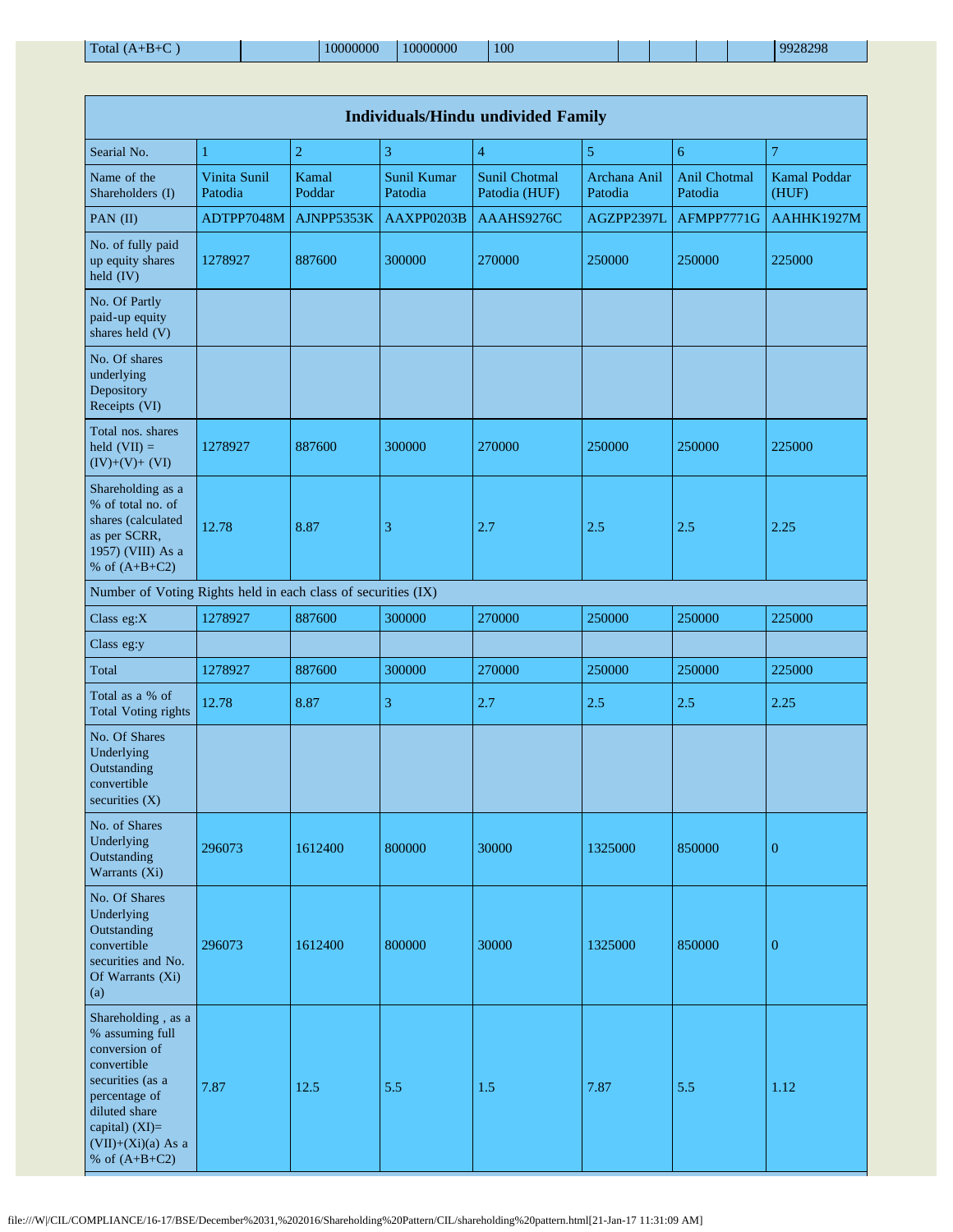| Number of Locked in shares (XII)                                     |         |        |        |        |        |        |        |  |  |  |  |
|----------------------------------------------------------------------|---------|--------|--------|--------|--------|--------|--------|--|--|--|--|
| No. $(a)$                                                            |         |        |        |        |        |        |        |  |  |  |  |
| As a % of total<br>Shares held (b)                                   |         |        |        |        |        |        |        |  |  |  |  |
| Number of Shares pledged or otherwise encumbered (XIII)              |         |        |        |        |        |        |        |  |  |  |  |
| No. $(a)$                                                            |         |        |        |        |        |        |        |  |  |  |  |
| As a % of total<br>Shares held (b)                                   |         |        |        |        |        |        |        |  |  |  |  |
| Number of equity<br>shares held in<br>dematerialized<br>form $(XIV)$ | 1278927 | 887600 | 300000 | 270000 | 250000 | 250000 | 225000 |  |  |  |  |
| Reason for not providing PAN                                         |         |        |        |        |        |        |        |  |  |  |  |
| Reason for not<br>providing PAN                                      |         |        |        |        |        |        |        |  |  |  |  |

|                                                                                                                      |                                      |                                | <b>Individuals/Hindu undivided Family</b> |              |                            |                         |                   |
|----------------------------------------------------------------------------------------------------------------------|--------------------------------------|--------------------------------|-------------------------------------------|--------------|----------------------------|-------------------------|-------------------|
| Searial No.                                                                                                          | 8                                    | 9                              | 10                                        | 11           | 12                         | 13                      | 14                |
| Name of the<br>Shareholders (I)                                                                                      | <b>Anil Chotmal</b><br>Patodia (HUF) | Hemlata<br><b>Kamal Poddar</b> | <b>Arun Kumar</b><br>Poddar               | Sonu Poddar  | Arun Kumar<br>Poddar (HUF) | Suyash Sunil<br>Patodia | Shreya<br>Patodia |
| PAN (II)                                                                                                             | AAAHA4542B                           | AMJPP9451H                     | ANHPP9477G                                | AGIPC0029R   | AAMHA1752K                 | CNXPP1439A              | <b>BSHPP9169F</b> |
| No. of fully paid<br>up equity shares<br>held (IV)                                                                   | 225000                               | 200000                         | 200000                                    | 100000       | 100000                     | 100000                  | 100000            |
| No. Of Partly<br>paid-up equity<br>shares held (V)                                                                   |                                      |                                |                                           |              |                            |                         |                   |
| No. Of shares<br>underlying<br>Depository<br>Receipts (VI)                                                           |                                      |                                |                                           |              |                            |                         |                   |
| Total nos. shares<br>held $(VII) =$<br>$(IV)+(V)+(VI)$                                                               | 225000                               | 200000                         | 200000                                    | 100000       | 100000                     | 100000                  | 100000            |
| Shareholding as a<br>% of total no. of<br>shares (calculated<br>as per SCRR,<br>1957) (VIII) As a<br>% of $(A+B+C2)$ | 2.25                                 | $\overline{2}$                 | $\overline{c}$                            | 1            | 1                          | 1                       | 1                 |
| Number of Voting Rights held in each class of securities (IX)                                                        |                                      |                                |                                           |              |                            |                         |                   |
| Class eg:X                                                                                                           | 225000                               | 200000                         | 200000                                    | 100000       | 100000                     | 100000                  | 100000            |
| Class eg:y                                                                                                           |                                      |                                |                                           |              |                            |                         |                   |
| Total                                                                                                                | 225000                               | 200000                         | 200000                                    | 100000       | 100000                     | 100000                  | 100000            |
| Total as a % of<br><b>Total Voting rights</b>                                                                        | 2.25                                 | $\overline{2}$                 | $\overline{2}$                            | $\mathbf{1}$ | $\mathbf{1}$               | $\mathbf{1}$            | $\mathbf{1}$      |
| No. Of Shares<br>Underlying<br>Outstanding<br>convertible<br>securities $(X)$                                        |                                      |                                |                                           |              |                            |                         |                   |
| No. of Shares<br>Underlying<br>Outstanding                                                                           | 75000                                | 650000                         | 1900000                                   | 1150000      | 125000                     | 200000                  | 200000            |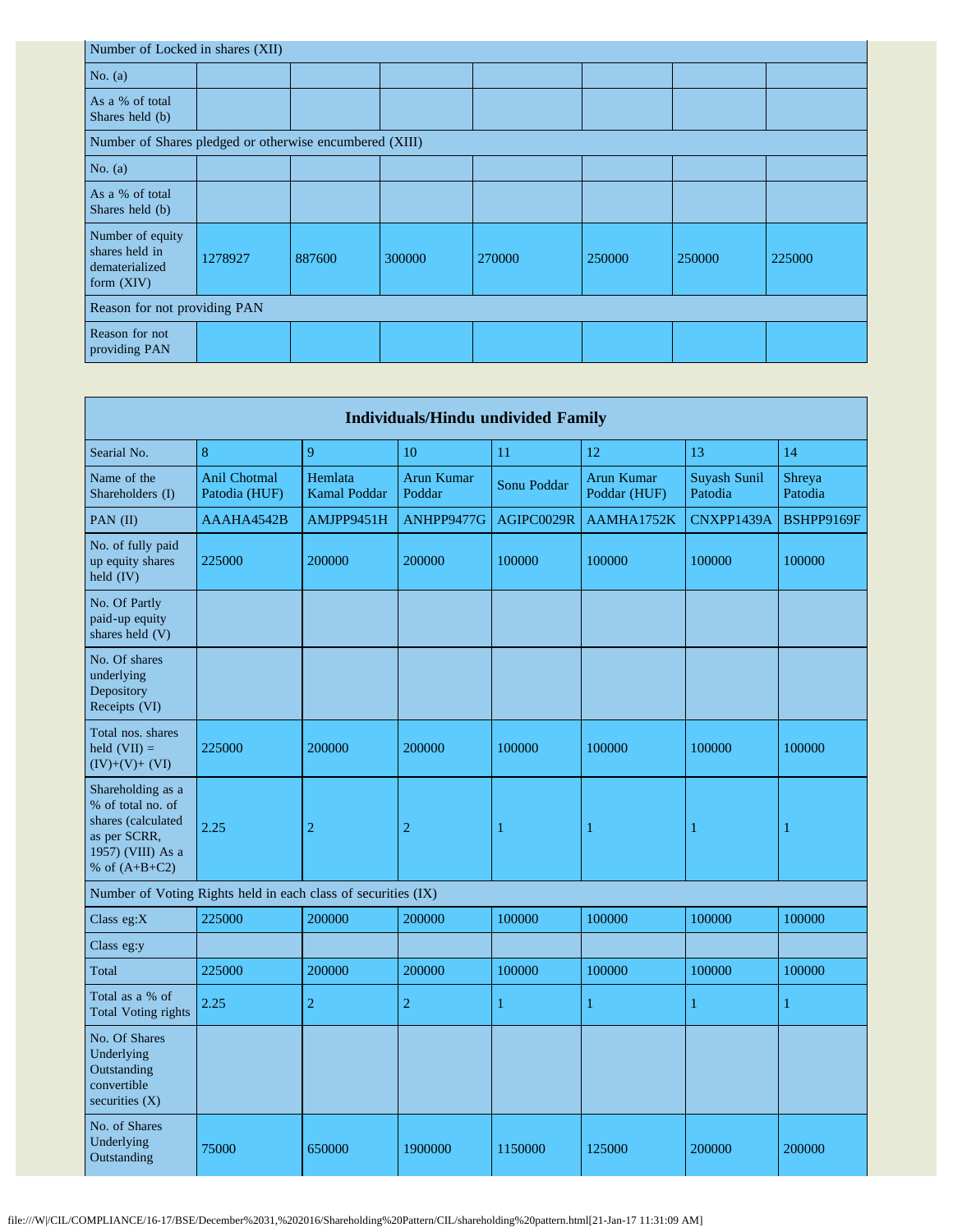| Warrants (Xi)                                                                                                                                                                            |        |        |         |         |        |        |        |
|------------------------------------------------------------------------------------------------------------------------------------------------------------------------------------------|--------|--------|---------|---------|--------|--------|--------|
| No. Of Shares<br>Underlying<br>Outstanding<br>convertible<br>securities and No.<br>Of Warrants (Xi)<br>(a)                                                                               | 75000  | 650000 | 1900000 | 1150000 | 125000 | 200000 | 200000 |
| Shareholding, as a<br>% assuming full<br>conversion of<br>convertible<br>securities (as a<br>percentage of<br>diluted share<br>capital) (XI)=<br>$(VII)+(Xi)(a)$ As a<br>% of $(A+B+C2)$ | 1.5    | 4.25   | 10.5    | 6.25    | 1.12   | 1.5    | 1.5    |
| Number of Locked in shares (XII)                                                                                                                                                         |        |        |         |         |        |        |        |
| No. $(a)$                                                                                                                                                                                |        |        |         |         |        |        |        |
| As a % of total<br>Shares held (b)                                                                                                                                                       |        |        |         |         |        |        |        |
| Number of Shares pledged or otherwise encumbered (XIII)                                                                                                                                  |        |        |         |         |        |        |        |
| No. $(a)$                                                                                                                                                                                |        |        |         |         |        |        |        |
| As a % of total<br>Shares held (b)                                                                                                                                                       |        |        |         |         |        |        |        |
| Number of equity<br>shares held in<br>dematerialized<br>form (XIV)                                                                                                                       | 225000 | 200000 | 200000  | 100000  | 100000 | 100000 | 100000 |
| Reason for not providing PAN                                                                                                                                                             |        |        |         |         |        |        |        |
| Reason for not<br>providing PAN                                                                                                                                                          |        |        |         |         |        |        |        |

| <b>Individuals/Hindu undivided Family</b>                                                         |                |                |                       |  |
|---------------------------------------------------------------------------------------------------|----------------|----------------|-----------------------|--|
| Searial No.                                                                                       | 15             | 16             |                       |  |
| Name of the<br>Shareholders (I)                                                                   | Aayush Patodia | Aastha Patodia | Click here to go back |  |
| PAN (II)                                                                                          | CXXPP1381D     | CYRPP9441H     | Total                 |  |
| No. of fully paid<br>up equity shares<br>held (IV)                                                | $\overline{0}$ | $\overline{0}$ | 4486527               |  |
| No. Of Partly<br>paid-up equity<br>shares held (V)                                                |                |                |                       |  |
| No. Of shares<br>underlying<br>Depository<br>Receipts (VI)                                        |                |                |                       |  |
| Total nos. shares<br>held $(VII) =$<br>$(IV)+(V)+(VI)$                                            | $\theta$       | $\Omega$       | 4486527               |  |
| Shareholding as a<br>% of total no. of<br>shares (calculated<br>as per SCRR,<br>1957) (VIII) As a | $\overline{0}$ | $\mathbf{0}$   | 44.84                 |  |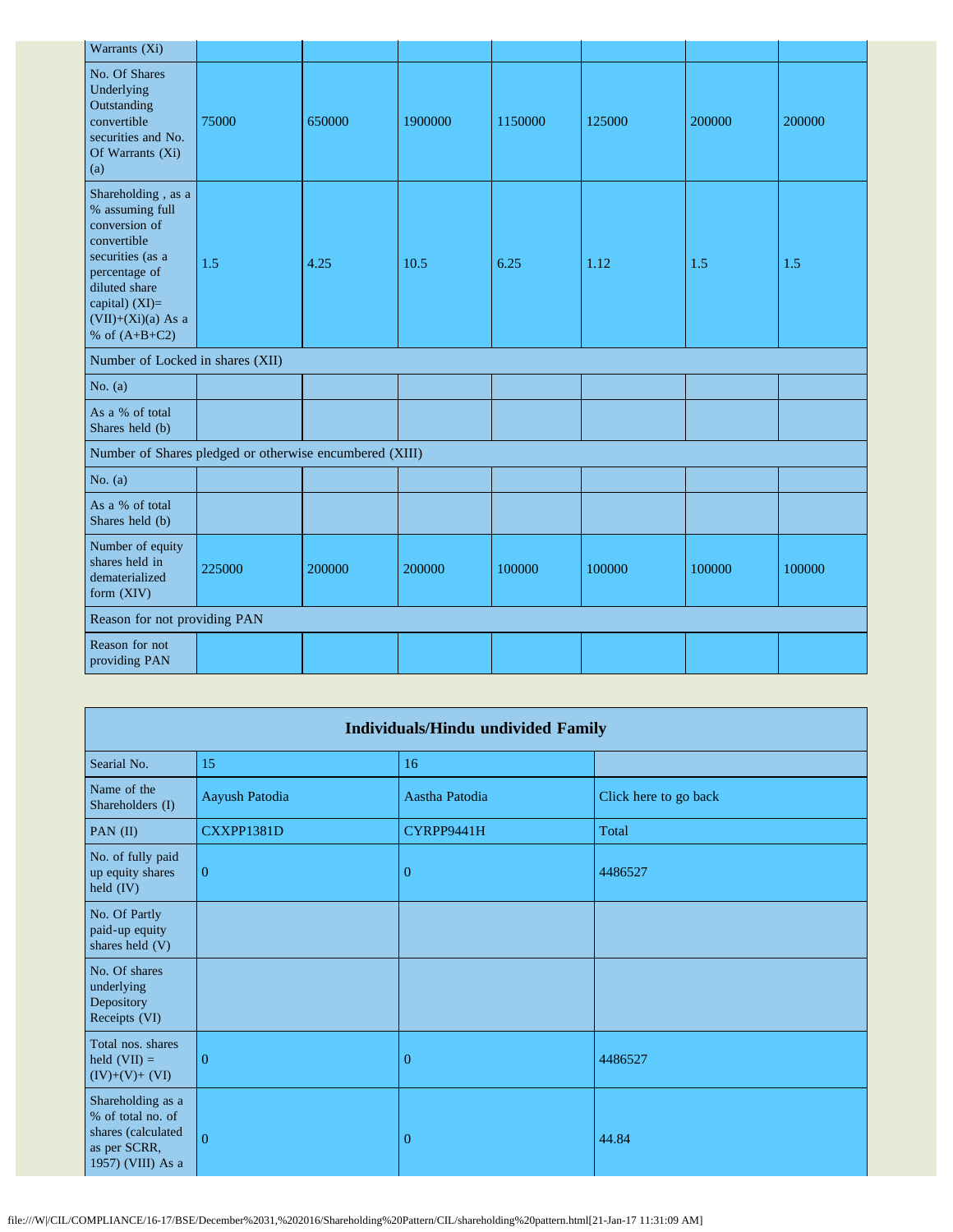| % of $(A+B+C2)$                                                                                                                                                                          |                  |                  |         |  |
|------------------------------------------------------------------------------------------------------------------------------------------------------------------------------------------|------------------|------------------|---------|--|
| Number of Voting Rights held in each class of securities (IX)                                                                                                                            |                  |                  |         |  |
| Class eg:X                                                                                                                                                                               | $\boldsymbol{0}$ | $\boldsymbol{0}$ | 4486527 |  |
| Class eg:y                                                                                                                                                                               |                  |                  |         |  |
| Total                                                                                                                                                                                    | $\boldsymbol{0}$ | $\overline{0}$   | 4486527 |  |
| Total as a % of<br><b>Total Voting rights</b>                                                                                                                                            | $\overline{0}$   | $\boldsymbol{0}$ | 44.84   |  |
| No. Of Shares<br>Underlying<br>Outstanding<br>convertible<br>securities (X)                                                                                                              |                  |                  |         |  |
| No. of Shares<br>Underlying<br>Outstanding<br>Warrants (Xi)                                                                                                                              | 300000           | 300000           | 9813473 |  |
| No. Of Shares<br>Underlying<br>Outstanding<br>convertible<br>securities and No.<br>Of Warrants (Xi)<br>(a)                                                                               | 300000           | 300000           | 9813473 |  |
| Shareholding, as a<br>% assuming full<br>conversion of<br>convertible<br>securities (as a<br>percentage of<br>diluted share<br>capital) (XI)=<br>$(VII)+(Xi)(a)$ As a<br>% of $(A+B+C2)$ | 1.5              | 1.5              | 71.48   |  |
| Number of Locked in shares (XII)                                                                                                                                                         |                  |                  |         |  |
| No. $(a)$                                                                                                                                                                                |                  |                  |         |  |
| As a % of total<br>Shares held (b)                                                                                                                                                       |                  |                  |         |  |
| Number of Shares pledged or otherwise encumbered (XIII)                                                                                                                                  |                  |                  |         |  |
| No. $(a)$                                                                                                                                                                                |                  |                  |         |  |
| As a % of total<br>Shares held (b)                                                                                                                                                       |                  |                  |         |  |
| Number of equity<br>shares held in<br>dematerialized<br>form (XIV)                                                                                                                       | $\boldsymbol{0}$ | $\mathbf{0}$     | 4486527 |  |
| Reason for not providing PAN                                                                                                                                                             |                  |                  |         |  |
| Reason for not<br>providing PAN                                                                                                                                                          |                  |                  |         |  |

| <b>Any Other (specify)</b>      |                                      |                       |  |  |
|---------------------------------|--------------------------------------|-----------------------|--|--|
| Searial No.                     |                                      |                       |  |  |
| Category                        | <b>Bodies Corporate</b>              | Click here to go back |  |  |
| Name of the<br>Shareholders (I) | Upton Infrastructure Private Limited |                       |  |  |
|                                 |                                      |                       |  |  |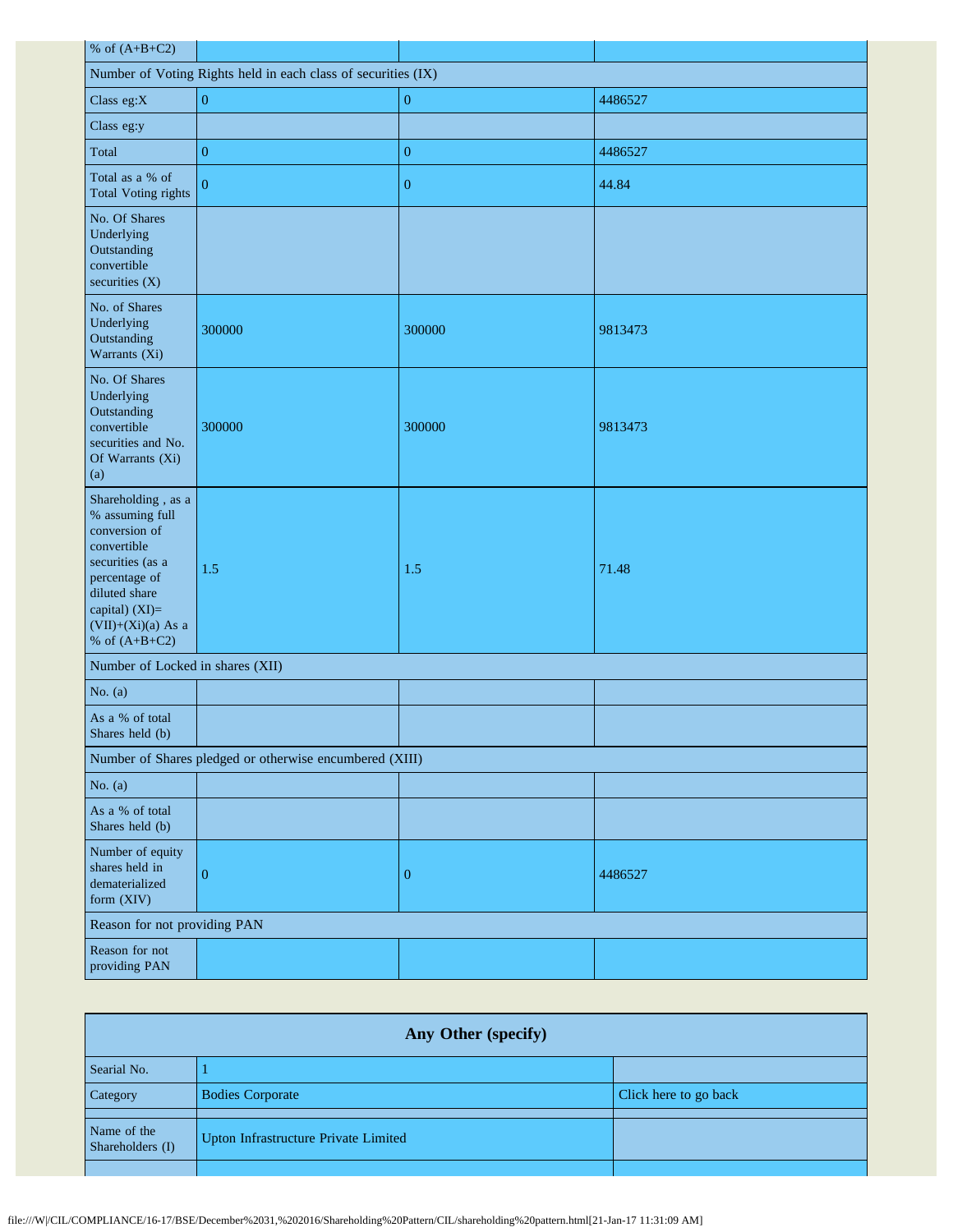| PAN (II)                                                                                                                                                                             | AAACU9556A                                                    | Total          |
|--------------------------------------------------------------------------------------------------------------------------------------------------------------------------------------|---------------------------------------------------------------|----------------|
| No. of the<br>Shareholders (I)                                                                                                                                                       | 1                                                             | 1              |
| No. of fully paid<br>up equity shares<br>$\text{held (IV)}$                                                                                                                          | 200000                                                        | 200000         |
| No. Of Partly<br>paid-up equity<br>shares held (V)                                                                                                                                   |                                                               |                |
| No. Of shares<br>underlying<br>Depository<br>Receipts (VI)                                                                                                                           |                                                               |                |
| Total nos. shares<br>held $(VII) =$<br>$(IV)+(V)+(VI)$                                                                                                                               | 200000                                                        | 200000         |
| Shareholding as a<br>% of total no. of<br>shares (calculated<br>as per SCRR,<br>1957) (VIII) As a<br>% of $(A+B+C2)$                                                                 | $\overline{2}$                                                | $\overline{c}$ |
|                                                                                                                                                                                      | Number of Voting Rights held in each class of securities (IX) |                |
| Class eg: X                                                                                                                                                                          | 200000                                                        | 200000         |
| Class eg:y                                                                                                                                                                           |                                                               |                |
| Total                                                                                                                                                                                | 200000                                                        | 200000         |
| Total as a % of<br><b>Total Voting rights</b>                                                                                                                                        | $\overline{2}$                                                | $\overline{c}$ |
| No. Of Shares<br>Underlying<br>Outstanding<br>convertible<br>securities (X)                                                                                                          |                                                               |                |
| No. of Shares<br>Underlying<br>Outstanding<br>Warrants (Xi)                                                                                                                          | 186527                                                        | 186527         |
| No. Of Shares<br>Underlying<br>Outstanding<br>convertible<br>securities and No.<br>Of Warrants (Xi)<br>(a)                                                                           | 186527                                                        | 186527         |
| Shareholding, as a<br>% assuming full<br>conversion of<br>convertible<br>securities (as a<br>percentage of<br>diluted share<br>capital) $(XI)=$<br>(VII)+(X) As a %<br>of $(A+B+C2)$ | 1.93                                                          | 1.93           |
| Number of Locked in shares (XII)                                                                                                                                                     |                                                               |                |
| No. $(a)$                                                                                                                                                                            |                                                               |                |
| As a % of total<br>Shares held (b)                                                                                                                                                   |                                                               |                |
|                                                                                                                                                                                      | Number of Shares pledged or otherwise encumbered (XIII)       |                |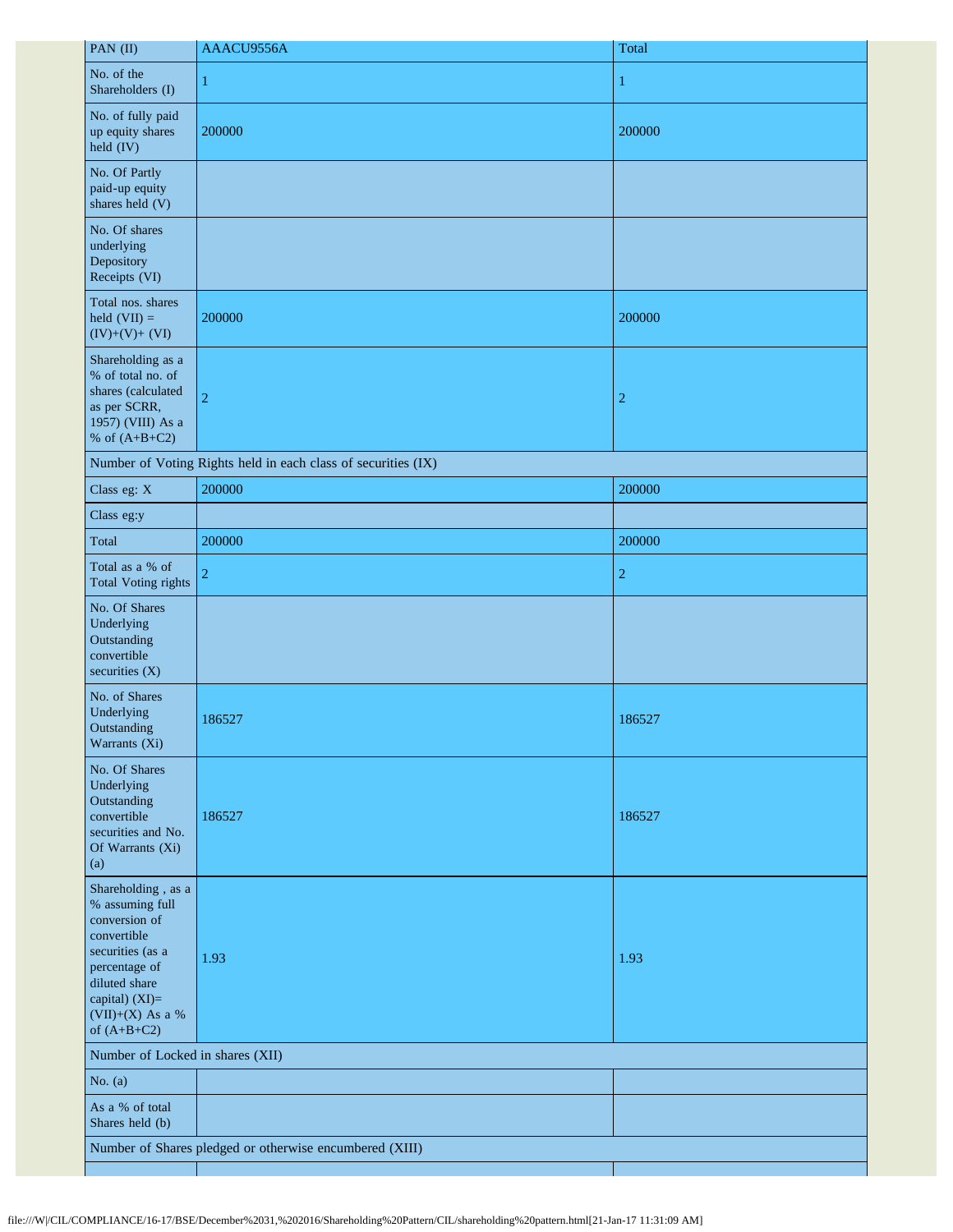| No. $(a)$                                                            |        |        |
|----------------------------------------------------------------------|--------|--------|
| As a % of total<br>Shares held (b)                                   |        |        |
| Number of equity<br>shares held in<br>dematerialized<br>form $(XIV)$ | 200000 | 200000 |
| Reason for not<br>providing PAN                                      |        |        |

| Any Other (specify)                                                                                                  |                                                  |                                                               |                                              |                                              |                                                                            |                                                  |
|----------------------------------------------------------------------------------------------------------------------|--------------------------------------------------|---------------------------------------------------------------|----------------------------------------------|----------------------------------------------|----------------------------------------------------------------------------|--------------------------------------------------|
| Searial No.                                                                                                          | $\mathbf{1}$                                     | $\overline{c}$                                                | 3                                            | $\overline{4}$                               | $\mathfrak{s}$                                                             | 6                                                |
| Category                                                                                                             | <b>Bodies</b><br>Corporate                       | <b>Bodies</b><br>Corporate                                    | <b>Bodies</b><br>Corporate                   | <b>Bodies</b><br>Corporate                   | <b>Bodies Corporate</b>                                                    | <b>Bodies</b><br>Corporate                       |
| Category / More<br>than 1 percentage                                                                                 | More than 1<br>percentage of<br>shareholding     | More than 1<br>percentage of<br>shareholding                  | More than 1<br>percentage of<br>shareholding | More than 1<br>percentage of<br>shareholding | More than 1 percentage<br>of shareholding                                  | More than 1<br>percentage of<br>shareholding     |
| Name of the<br>Shareholders (I)                                                                                      | Manasvi<br>Consultancy<br><b>Private Limited</b> | Florence<br><b>Securities</b><br><b>Private Limited</b>       | <b>Azura Projects</b><br>Private Limited     | Miranda Impex<br><b>Private Limited</b>      | Swasti Vinayaka<br><b>Realestate Development</b><br><b>Private Limited</b> | Emma Auto<br>Ancillary<br><b>Private Limited</b> |
| PAN (II)                                                                                                             | AAGCM5766J                                       | AABCF5634R                                                    | AAGCA9030R                                   | AAFCM3304D                                   | AABCV1581H                                                                 | AABCE8816E                                       |
| No. of the<br>Shareholders (I)                                                                                       | 1                                                | 1                                                             | 1                                            | 1                                            | $\mathbf{1}$                                                               | 1                                                |
| No. of fully paid<br>up equity shares<br>held (IV)                                                                   | 798178                                           | 750000                                                        | 410000                                       | 350000                                       | 187500                                                                     | 119645                                           |
| No. Of Partly<br>paid-up equity<br>shares held (V)                                                                   |                                                  |                                                               |                                              |                                              |                                                                            |                                                  |
| No. Of shares<br>underlying<br>Depository<br>Receipts (VI)                                                           |                                                  |                                                               |                                              |                                              |                                                                            |                                                  |
| Total nos. shares<br>held $(VII) =$<br>$(IV)+(V)+(VI)$                                                               | 798178                                           | 750000                                                        | 410000                                       | 350000                                       | 187500                                                                     | 119645                                           |
| Shareholding as a<br>% of total no. of<br>shares (calculated<br>as per SCRR,<br>1957) (VIII) As a<br>% of $(A+B+C2)$ | 7.98                                             | 7.5                                                           | 4.1                                          | 3.5                                          | 1.87                                                                       | 1.2                                              |
|                                                                                                                      |                                                  | Number of Voting Rights held in each class of securities (IX) |                                              |                                              |                                                                            |                                                  |
| Class eg: X                                                                                                          | 798178                                           | 750000                                                        | 410000                                       | 350000                                       | 187500                                                                     | 119645                                           |
| Class eg:y                                                                                                           |                                                  |                                                               |                                              |                                              |                                                                            |                                                  |
| Total                                                                                                                | 798178                                           | 750000                                                        | 410000                                       | 350000                                       | 187500                                                                     | 119645                                           |
| Total as a % of<br><b>Total Voting rights</b>                                                                        | 7.98                                             | 7.5                                                           | 4.1                                          | 3.5                                          | 1.87                                                                       | $1.2\,$                                          |
| No. Of Shares<br>Underlying<br>Outstanding<br>convertible<br>securities $(X)$                                        |                                                  |                                                               |                                              |                                              |                                                                            |                                                  |
| No. of Shares<br>Underlying<br>Outstanding                                                                           | $\boldsymbol{0}$                                 | $\boldsymbol{0}$                                              | $\overline{0}$                               | $\boldsymbol{0}$                             | $\boldsymbol{0}$                                                           | $\boldsymbol{0}$                                 |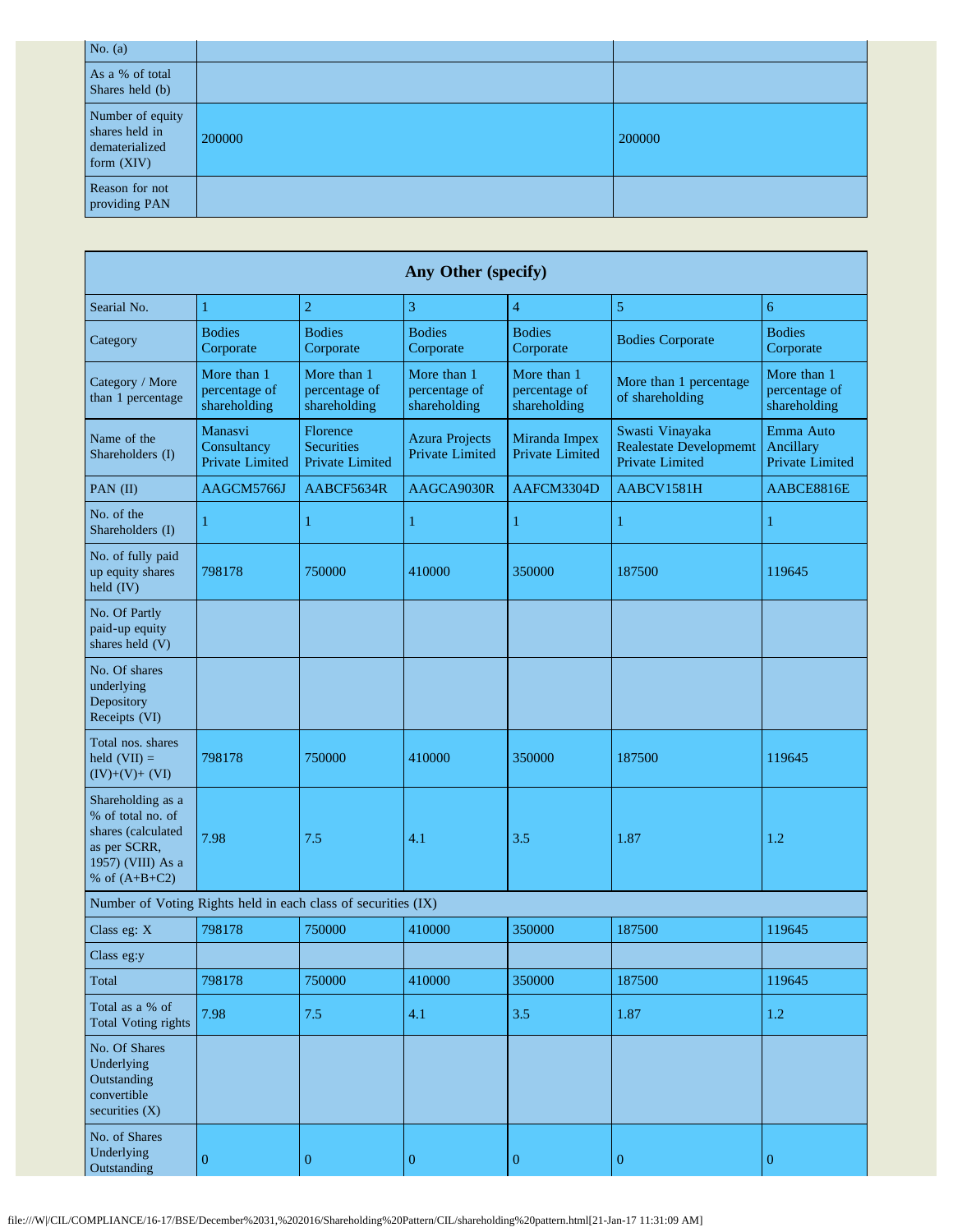| Warrants (Xi)                                                                                                                                                                        |          |              |              |                |                |          |
|--------------------------------------------------------------------------------------------------------------------------------------------------------------------------------------|----------|--------------|--------------|----------------|----------------|----------|
| No. Of Shares<br>Underlying<br>Outstanding<br>convertible<br>securities and No.<br>Of Warrants (Xi)<br>(a)                                                                           | $\Omega$ | $\mathbf{0}$ | $\mathbf{0}$ | $\overline{0}$ | $\overline{0}$ | $\theta$ |
| Shareholding, as a<br>% assuming full<br>conversion of<br>convertible<br>securities (as a<br>percentage of<br>diluted share<br>capital) (XI)=<br>$(VII)+(X)$ As a %<br>of $(A+B+C2)$ | 3.99     | 3.75         | 2.05         | 1.75           | 0.94           | 0.6      |
| Number of Locked in shares (XII)                                                                                                                                                     |          |              |              |                |                |          |
| No. $(a)$                                                                                                                                                                            |          |              |              |                |                |          |
| As a % of total<br>Shares held (b)                                                                                                                                                   |          |              |              |                |                |          |
| Number of equity<br>shares held in<br>dematerialized<br>form (XIV)                                                                                                                   | 798178   | 750000       | 410000       | 350000         | 187500         | 119645   |
| Reason for not providing PAN                                                                                                                                                         |          |              |              |                |                |          |
| Reason for not<br>providing PAN                                                                                                                                                      |          |              |              |                |                |          |

| Any Other (specify)                                                          |                       |  |
|------------------------------------------------------------------------------|-----------------------|--|
| Searial No.                                                                  |                       |  |
| Category                                                                     |                       |  |
| Category / More<br>than 1 percentage                                         |                       |  |
| Name of the<br>Shareholders (I)                                              | Click here to go back |  |
| PAN (II)                                                                     | Total                 |  |
| No. of the<br>Shareholders (I)                                               | $\boldsymbol{0}$      |  |
| No. of fully paid<br>up equity shares<br>held (IV)                           | $\mathbf{0}$          |  |
| No. Of Partly<br>paid-up equity<br>shares held (V)                           |                       |  |
| No. Of shares<br>underlying<br>Depository<br>Receipts (VI)                   |                       |  |
| Total nos. shares<br>held $(VII) =$<br>$(IV)+(V)+(VI)$                       | $\overline{0}$        |  |
| Shareholding as a<br>% of total no. of<br>shares (calculated<br>as per SCRR, | $\theta$              |  |